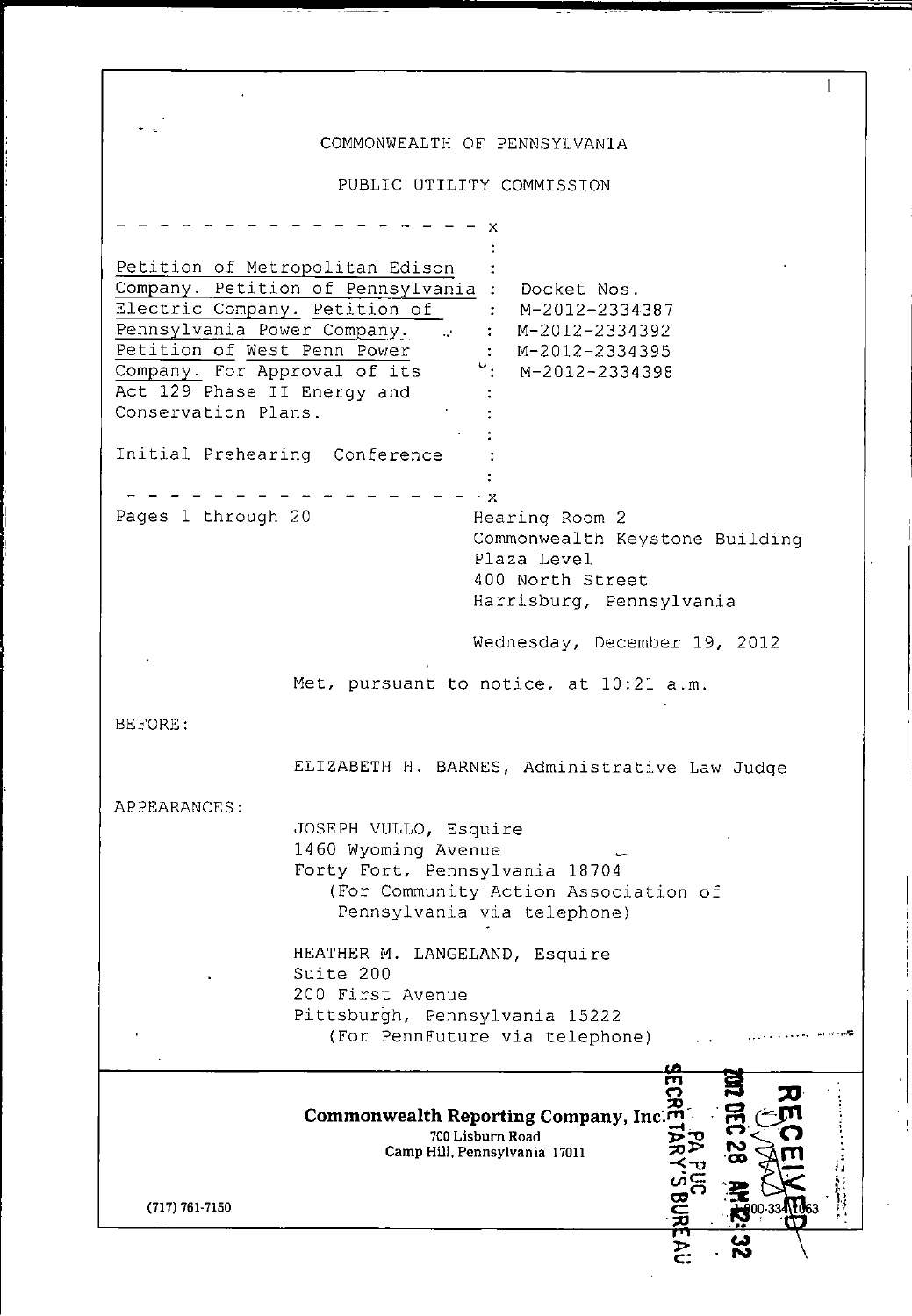| $\mathbf{1}$    | APPEARANCES: (Continued.) |                                                                               |
|-----------------|---------------------------|-------------------------------------------------------------------------------|
| 2               |                           | JOHN F. POVILAITIS, Esquire                                                   |
|                 |                           | Suite 500<br>409 North Second Street.                                         |
| 3               |                           | Harrisburg, Pennsylvania 17101<br>(For Met-Ed, Penelec, Penn Power, West Penn |
| 4               |                           | Power)                                                                        |
| 5               |                           | LAUREN M. LEPKOSKI, Esquire                                                   |
| 6               |                           | P.O. Box 16001<br>2800 Pottsville Pike                                        |
| 7               |                           | Reading, Pennsylvania 19612<br>(For Met-Ed, Penelec, Penn Power, West Penn    |
| 8               |                           | Power)                                                                        |
| 9               |                           | DANIEL G. ASMUS, Esquire                                                      |
| 10 <sub>o</sub> |                           | Commerce Building, Suite 1102<br>300 North Second Street                      |
|                 |                           | Harrisburg, Pennsylvania 17101                                                |
| 11              |                           | (For Office of Small Business<br>Advocate)                                    |
| $12 \,$         |                           |                                                                               |
| 13              |                           | TERESA K. SCHMITTBERGER, Esquire<br>P.O. Box 1166                             |
| 14              |                           | 100 Pine Street<br>Harrisburg, Pennsylvania 17108                             |
|                 |                           | (For Industrial Consumer Groups)                                              |
| 15              |                           | CHRISTY M. APPLEBY, Esquire                                                   |
| 16              |                           | Forum Place, 5th Floor                                                        |
| 17              |                           | 555 Walnut Street<br>Harrisburg, Pennsylvania 17101                           |
| 18              |                           | (For Office of Consumer Advocate)                                             |
|                 |                           | CANDIS A. TUNILO, Esquire                                                     |
| 19              |                           | Forum Place, 5th Floor<br>555 Walnut Street                                   |
| 20              |                           | Harrisburg, Pennsylvania 17101                                                |
| 21              |                           | (For Office of Consumer Advocate)                                             |
| 22              |                           | BARRY A. NAUM, Esquire                                                        |
|                 |                           | Suite 101<br>1100 Bent Creek Boulevard                                        |
| 23              |                           | Mechanicsburg, Pennsylvania 17050                                             |
| 24              |                           | (For Wal-Mart)                                                                |
| 25              |                           |                                                                               |
|                 |                           |                                                                               |
|                 |                           |                                                                               |
|                 |                           |                                                                               |
|                 |                           |                                                                               |
|                 |                           | COMMONWEALTH REPORTING COMPANY (717) 761-7150                                 |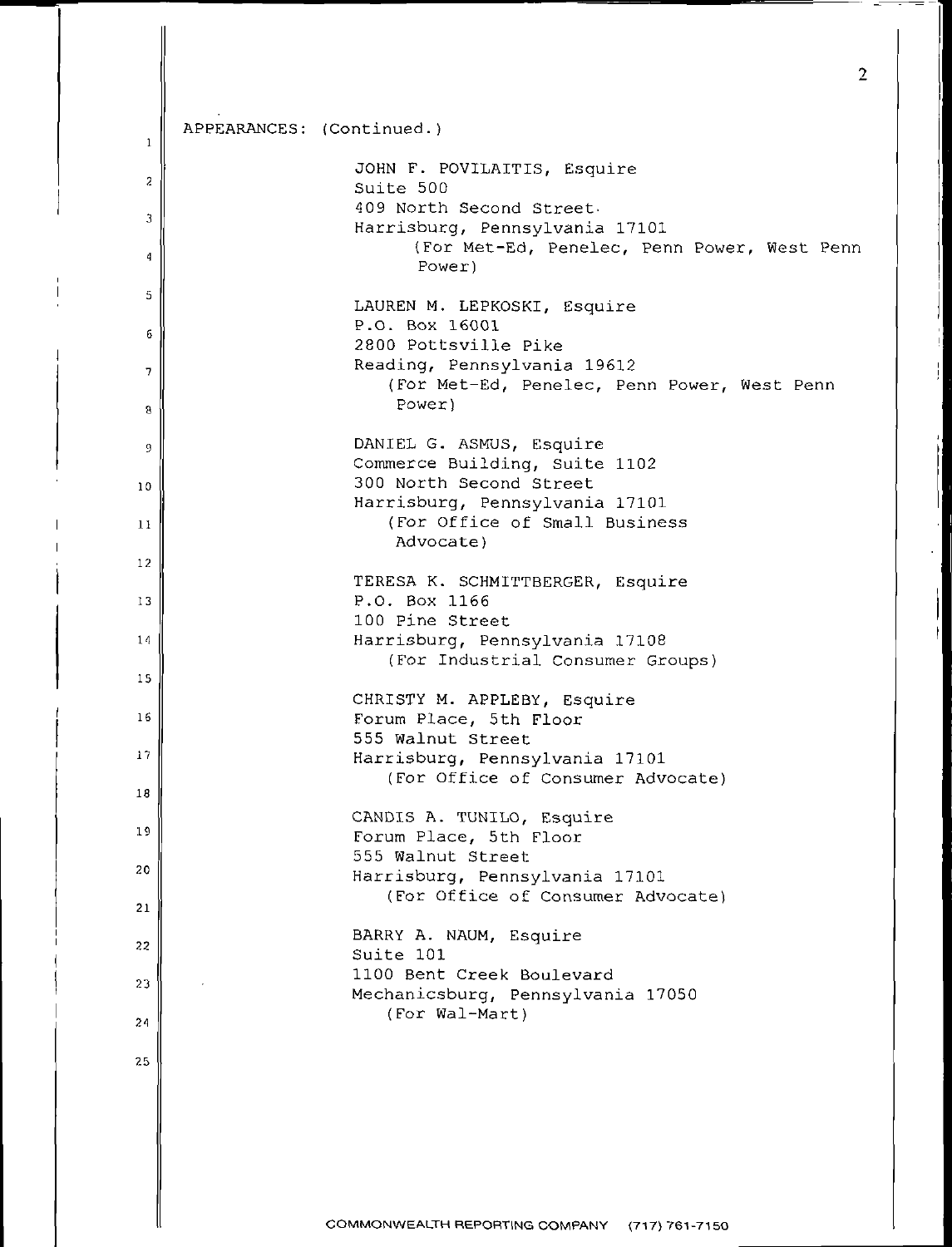| 1              | APPEARANCES: (Continued.)                                                                                   |
|----------------|-------------------------------------------------------------------------------------------------------------|
| $\mathbf{2}$   | JULIE A. CONOVER, Esquire                                                                                   |
| 3              | P.O. Box 1778<br>100 North Tenth Street<br>Harrisburg, Pennsylvania 17101<br>(For UGI Distribution Company) |
| 4              |                                                                                                             |
| 5<br>6         | HARRY S. GELLER, Esquire<br>118 Locust Street<br>Harrisburg, Pennsylvania 17101                             |
|                | (For CAUSE-PA)                                                                                              |
| $\overline{7}$ | THOMAS J. SNISCAK, Esquire<br>P.O. Box 1778                                                                 |
| 8              | 100 North Tenth Street                                                                                      |
| 9              | Harrisburg, Pennsylvania 17101<br>(For Pennsylvania State University)                                       |
| 10             |                                                                                                             |
| 11             |                                                                                                             |
| 12             | $x + x$                                                                                                     |
| 13             |                                                                                                             |
| 14             |                                                                                                             |
| 15             |                                                                                                             |
| 16             |                                                                                                             |
| 17             |                                                                                                             |
| 18             |                                                                                                             |
| 19             |                                                                                                             |
| 20             |                                                                                                             |
| 21             |                                                                                                             |
|                |                                                                                                             |
| $2\sqrt{2}$    | $\mathbf{I}$                                                                                                |
| 23             |                                                                                                             |
| 24             |                                                                                                             |
| 25             |                                                                                                             |
|                |                                                                                                             |
|                |                                                                                                             |
|                |                                                                                                             |

 $\bar{1}$ 

 $\mathcal{A}$ 

 $\epsilon$  .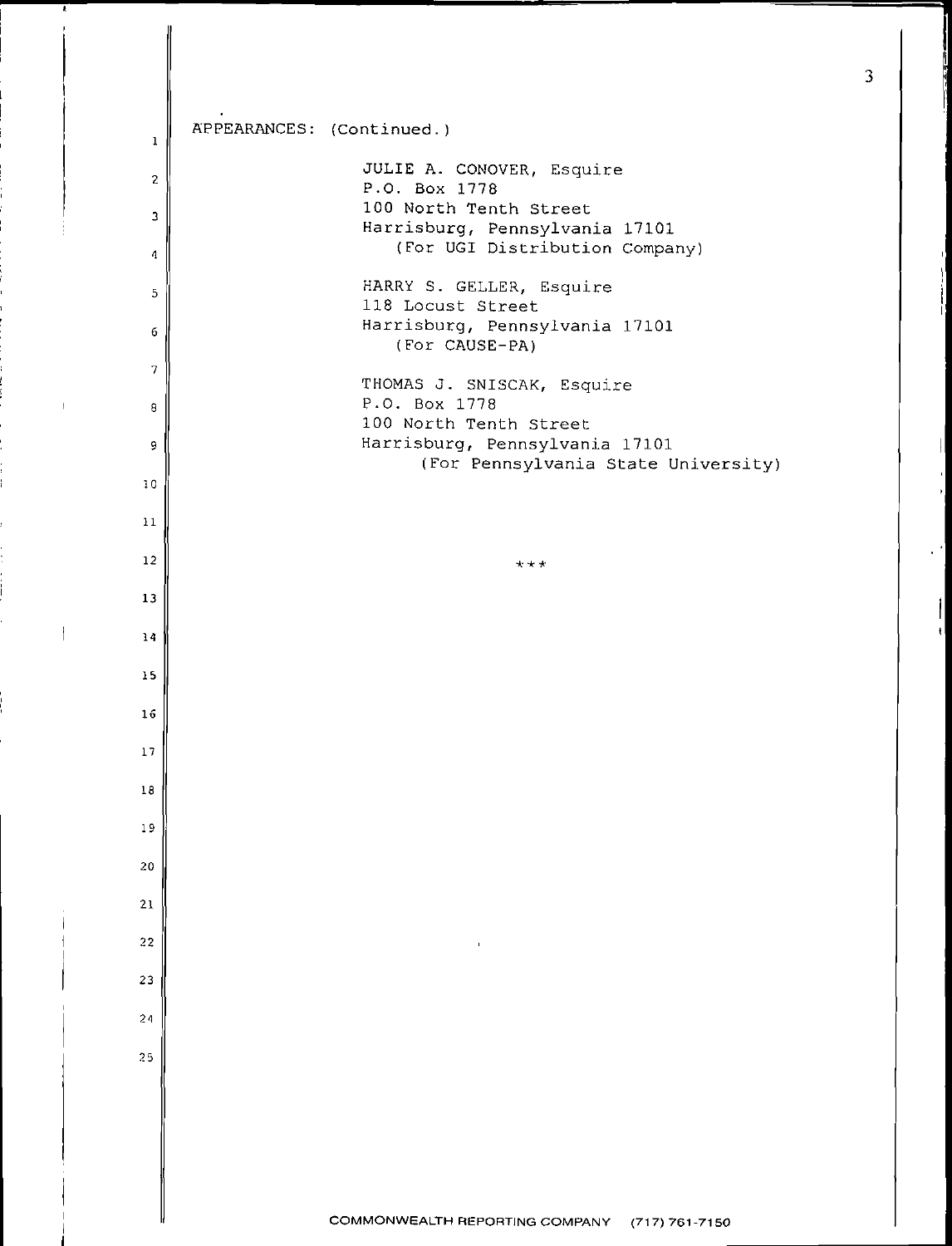

,

 $\bar{\Sigma}$ 

 $\overline{\mathbf{4}}$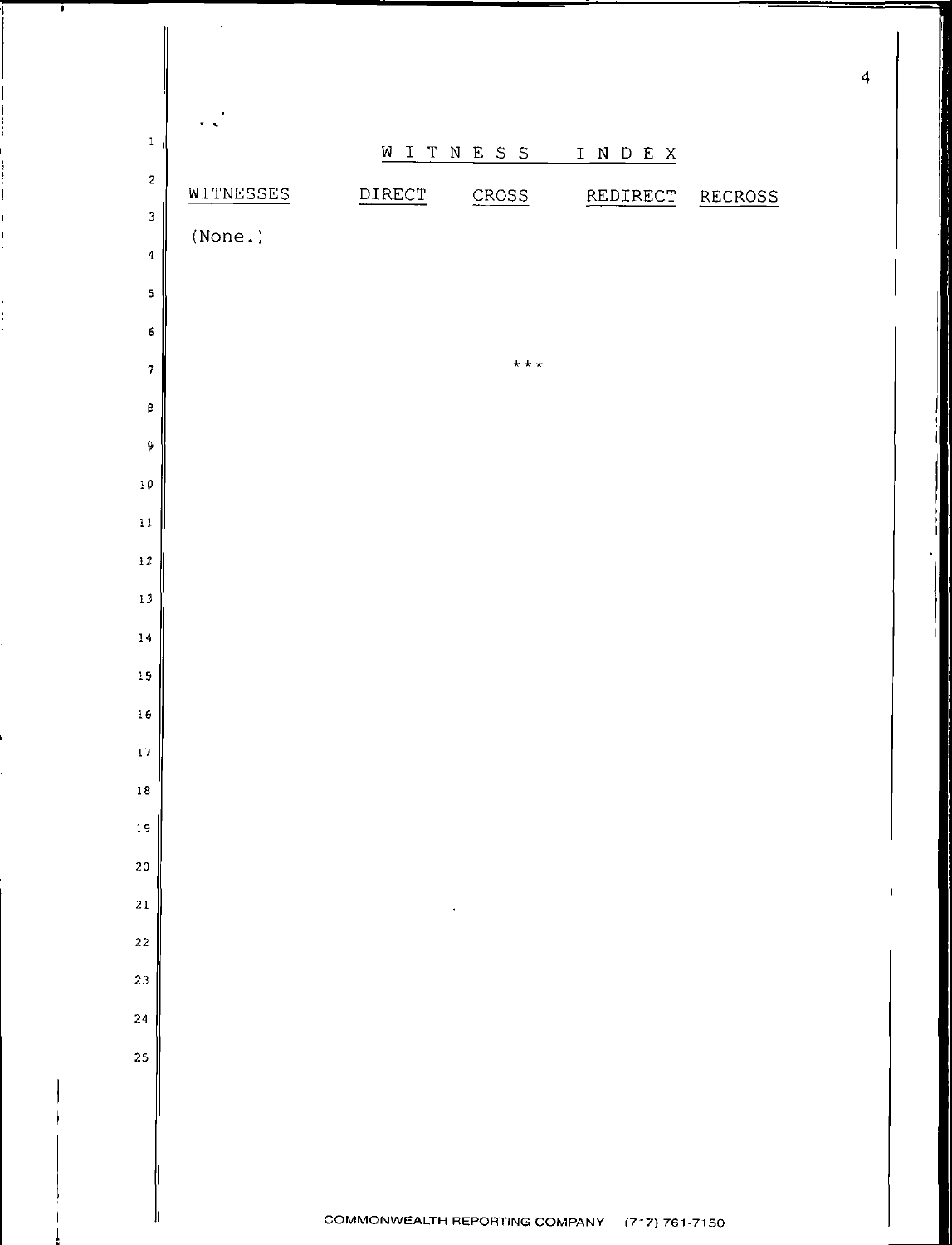

 $\overline{1}$